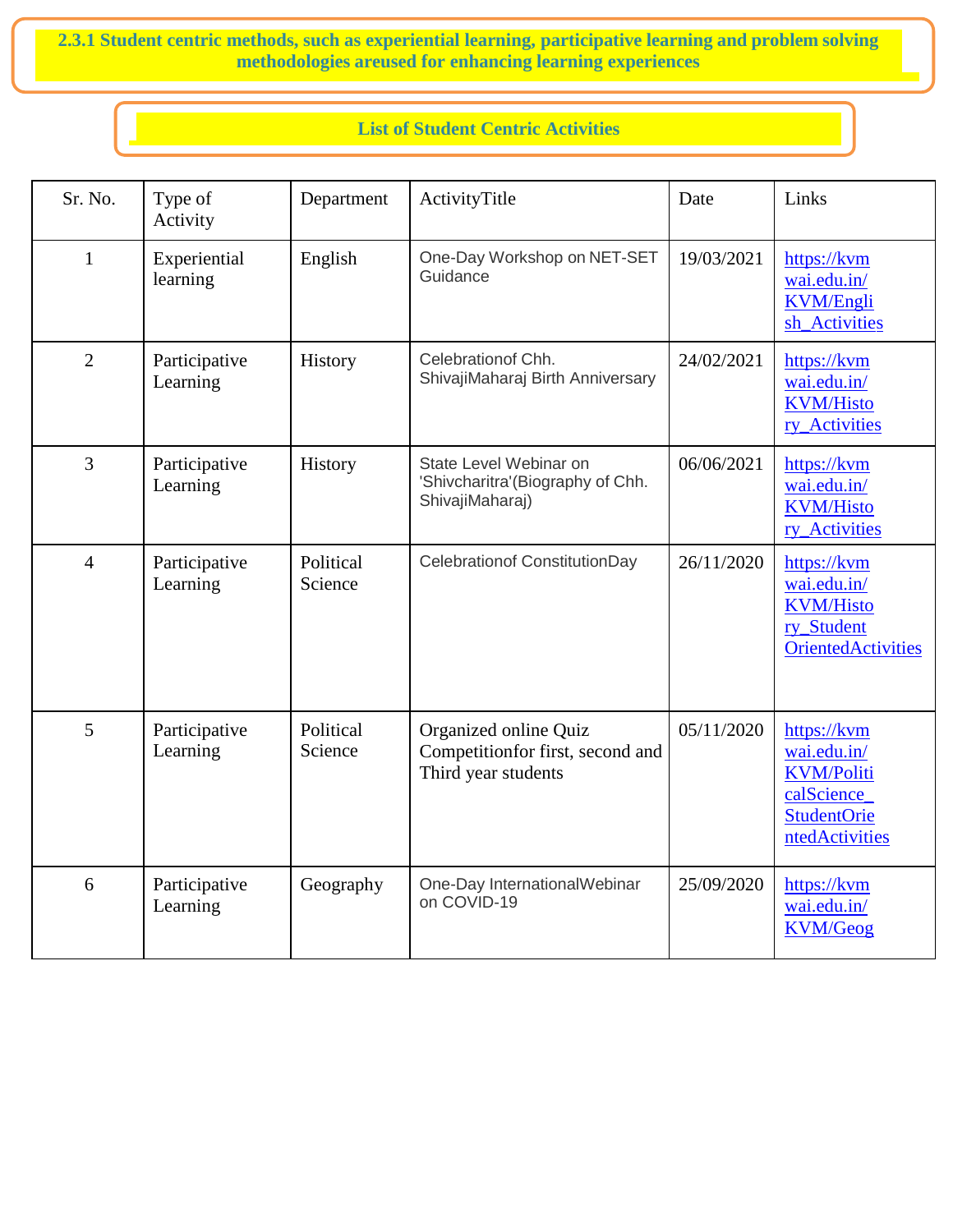|    |                           |           | and GlobalTourism: New<br>Challenges                      |            | raphy_Activities                                                                                |
|----|---------------------------|-----------|-----------------------------------------------------------|------------|-------------------------------------------------------------------------------------------------|
| 7  | Experiential<br>learning  | Geography | VillageSurvey                                             | 18/03/2021 | https://kvm<br>wai.edu.in/<br><b>KVM/Geog</b><br>raphy_Stud<br>entOriented<br><b>Activities</b> |
| 8  | Participative<br>Learning | Commerce  | Net set workshop oncommerce for<br><b>M.Com Students</b>  | 19/03/2021 | https://kvm<br>wai.edu.in/<br><b>KVM/Com</b><br>merce_Stud<br>entOriented<br><b>Activities</b>  |
| 9  | Experiential<br>learning  | Commerce  | Guest Lecture On Practicals of<br>Tally With GST          | 10/03/2021 | https://kvm<br>wai.edu.in/<br><b>KVM/Com</b><br>merce_Stud<br>entOriented<br><b>Activities</b>  |
| 10 | Participative<br>Learning | Zoology   | National Conferenceon Recent<br>trends in Applied Zoology | 21/02/2020 | https://kvm<br>wai.edu.in/<br><b>KVM/Zoolo</b><br>gy Activities                                 |
| 11 | Participative<br>Learning | Zoology   | <b>ConductedStudents Seminar</b>                          |            | https://kvm<br>wai.edu.in/<br><b>KVM/Zoolo</b><br>gy_Student<br><b>OrientedActivities</b>       |
| 12 | Participative             | Chemistry | One day                                                   | 19/03/2021 | https://kvm                                                                                     |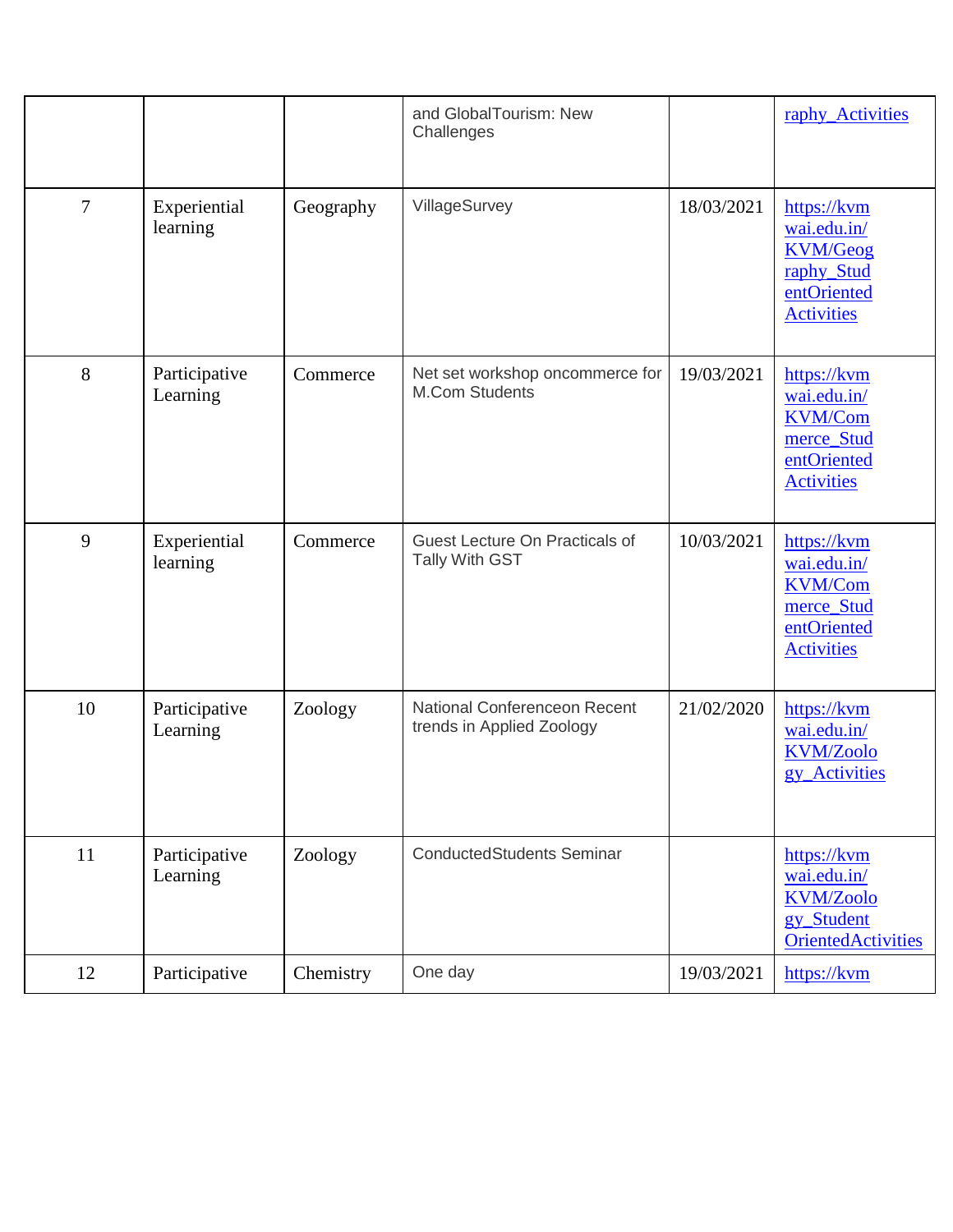|    | Learning                                                |                                     | workshop onNET/SET<br>Guidance                                                                |            | wai.edu.in/<br><b>KVM/Chem</b><br>istry_Activities                                           |
|----|---------------------------------------------------------|-------------------------------------|-----------------------------------------------------------------------------------------------|------------|----------------------------------------------------------------------------------------------|
| 13 | Participative<br>Learning                               | Mathemati<br>$\overline{\text{cs}}$ | A webinar on"Application and<br>career inMathematics"                                         | 10/03/2021 | https://kvmwai.<br>edu.in/<br><b>KVM/Math</b><br>ematics_Activitie<br>${\bf S}$              |
| 14 | Participative<br>Learning, Ex<br>periential<br>learning | Mathemati<br>$\overline{\text{cs}}$ | Two-Day State Level Online<br>Workshop onPython<br>Programming                                | 16/06/2021 | https://kvm<br>wai.edu.in/<br><b>KVM/Math</b><br>ematics_Act<br>ivities                      |
| 15 | Participative<br>Learning                               | <b>BCA</b>                          | One Day State Level Workshop<br>onCarrier<br>Opportunity in IT Sector                         | 11/06/2021 | https://kvm<br>wai.edu.in/<br><b>KVM/BCA</b><br><b>Activities</b>                            |
| 16 | Experiential<br>learning                                | <b>BCA</b>                          | Attended International<br>Conference on The role of<br><b>Cybersecurity in Global Context</b> | 05/06/2021 | https://kvm<br>wai.edu.in/<br><b>KVM/BCA</b><br><b>Activities</b>                            |
| 17 | Participativ<br>eLearning                               | <b>Botany</b>                       | Environmental<br>Awareness and conservation<br>Quiz competition2021                           | 14/06/2021 | https://kvm<br>wai.edu.in/<br><b>KVM/Bota</b><br>ny_Student<br>OrientedAc<br>tivities        |
| 18 | Participativ<br>eLearning                               | <b>Botany</b>                       | A guest lecture of Dr. Rajendra<br>Suryavanshion " Biodiversity<br>from High Altitude"        | 18/03/2021 | https://kvm<br>wai.edu.in/<br><b>KVM/Bota</b><br>ny_Student<br><b>OrientedAc</b><br>tivities |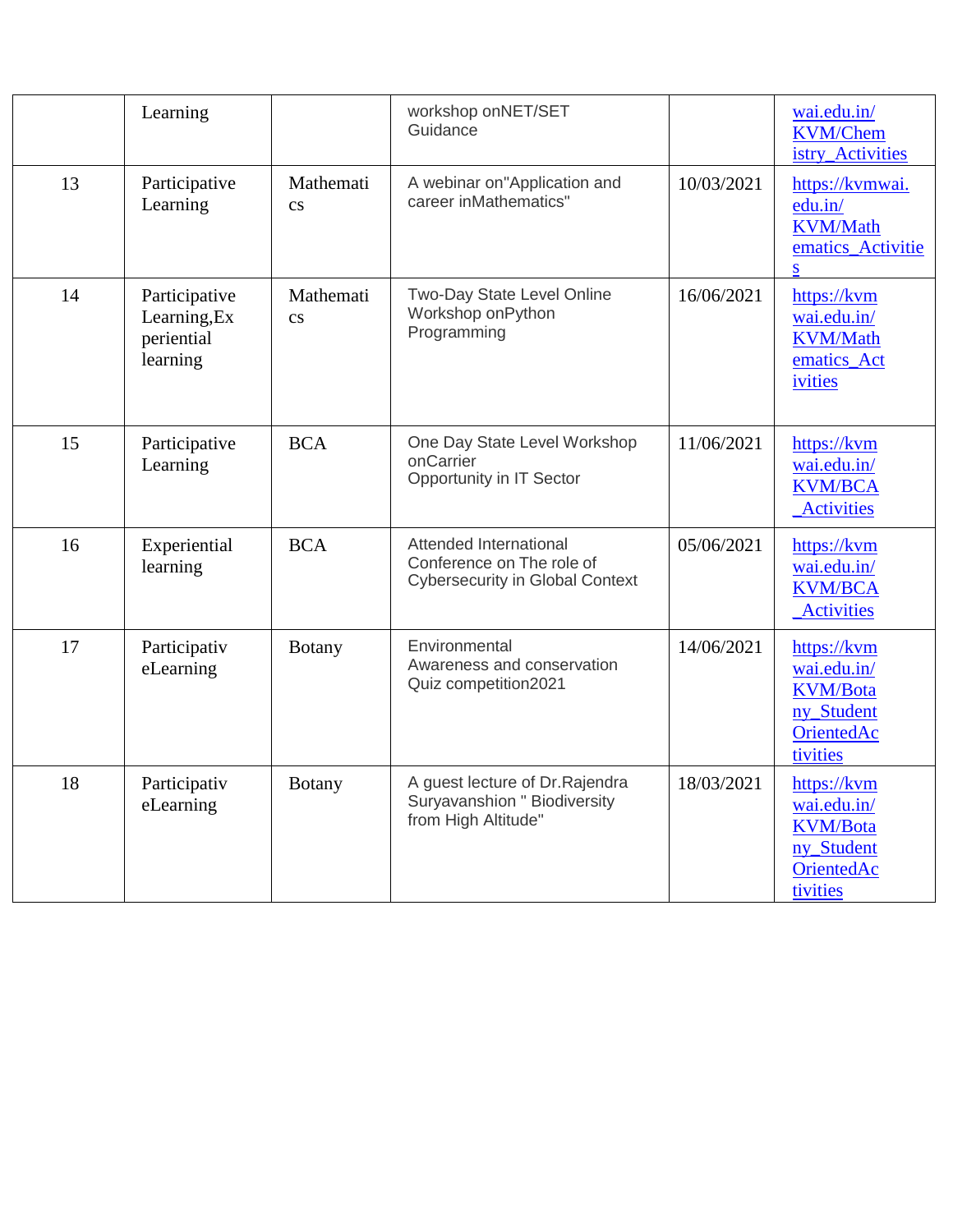

**Janata Shikshan Sanstha's KISAN VEER MAHAVIDYALAYA, WAI** Department of BCA



A State Level Workshop on Carrier Opportunity in IT Sector **Report** 

#### A workshop on "Carrier Opportunity in IT Sector" was organized by the department of BCA on 11-06-2021. The chief speaker at this time was. The Principal Dr.E.B.Bhalerao was the chairperson of the program. Dr.E.B.Bhalerao welcomed Mrs. Archana Nigade and Dr.S.P. Kambale welcomed Principal Dr.E.B.Bhalerao.

In his speech Mrs. Archana Nigade pointed out the need of basic "Career in IT" skills for the students . Through his speech, he focused on the definition, types and importance of "Career in IT" skills. With the help of various suitable examples, he explained computing skills play a vital role in the personal and professional life of an individual. He also pointed out generally observed drawbacks of computing skills and suggested some important keys to improve the designing skills of the students.

Hon. Principal Dr.E.B.Bhalerao delivered his presidential speech in which he underlined the importance of designing skills. Through his speech, he explained that having an effective personality is a crucial part of personal and business life.

Mr. Bhaskar J.Raskar anchored the programme and also gave the formal introduction of the chief guest. Dr. S. P. Kamble gave an introductory speech explaining the significance of communicative skills and Techniques development and eventually Mr.Mithun Kambale offered the vote of thanks. A large gathering of students along with the teachers from various departments attended the program.



Dr. E.B.Balerao **I/C** Principal Kisan Veer Mahavidyalay, Wai

Mr. Bhaskar J Raskar Convener One-Day State Level Workshop

Janata Shikshan Sanstha's Kisan Veer Mahavidyalaya, Wai Department of Commerce & Management Organized Workshop under "Lead College Scheme" One-Day Workshop on "NET/SET Exam Guidance

Report of the Programme

Date:- 23rd March, 2021

On the 23<sup>rd</sup> March, 2021, One-Day Workshop on "NET/SET Exam guidance was organized in our Kisan Veer Mahavidyalaya, Wai by the Department of Commerce & Management under the "Lead College Scheme" for all the students of UG/PG and also the teacher of the college, on 10:00 o'clock. First of all, the workshop was inaugurated by the Secretary of Janata Shikshan Sanstha. The students, about the importance of NET/SET exam guidance workshop. In our presidential address I/c Principal Dr.E.B.Bhalerao gave blessings to the students and all the teachers to crack the NET/SET Exam. In the first session of this workshop<br>Mr.Kautagimath sir gave valuable guidance to the students on the subject paper-J Teaching& Research Aptitude in NET/SET Exam and created enthusiasm and

confidence in all the examinees. In the Second Session the keynote speaker<br>Mr.M.S.Wagh was welcomed by the Vice-Principal of the Department of Commerce & Management Mr.Karade.V.B. With the bouquet of Flowers. After that Mr.M.S. Wagh guided to all the students and teachers of the department to crack the NET/SET Examination.overall 39 Students and all faculty members participated in this one day workshop. This workshop was a good learning experience for the

participants to preparing for the NET/SET Examination. Mr.J.Y.Pawar as the Coordinator coordinated the event.Miss.S.S.Deshmane anchor the programs. The student and teachers of the department took great diligence for the grand success of the event. The program ended with vote of thanks proposed by Miss.D.H.Chavan.



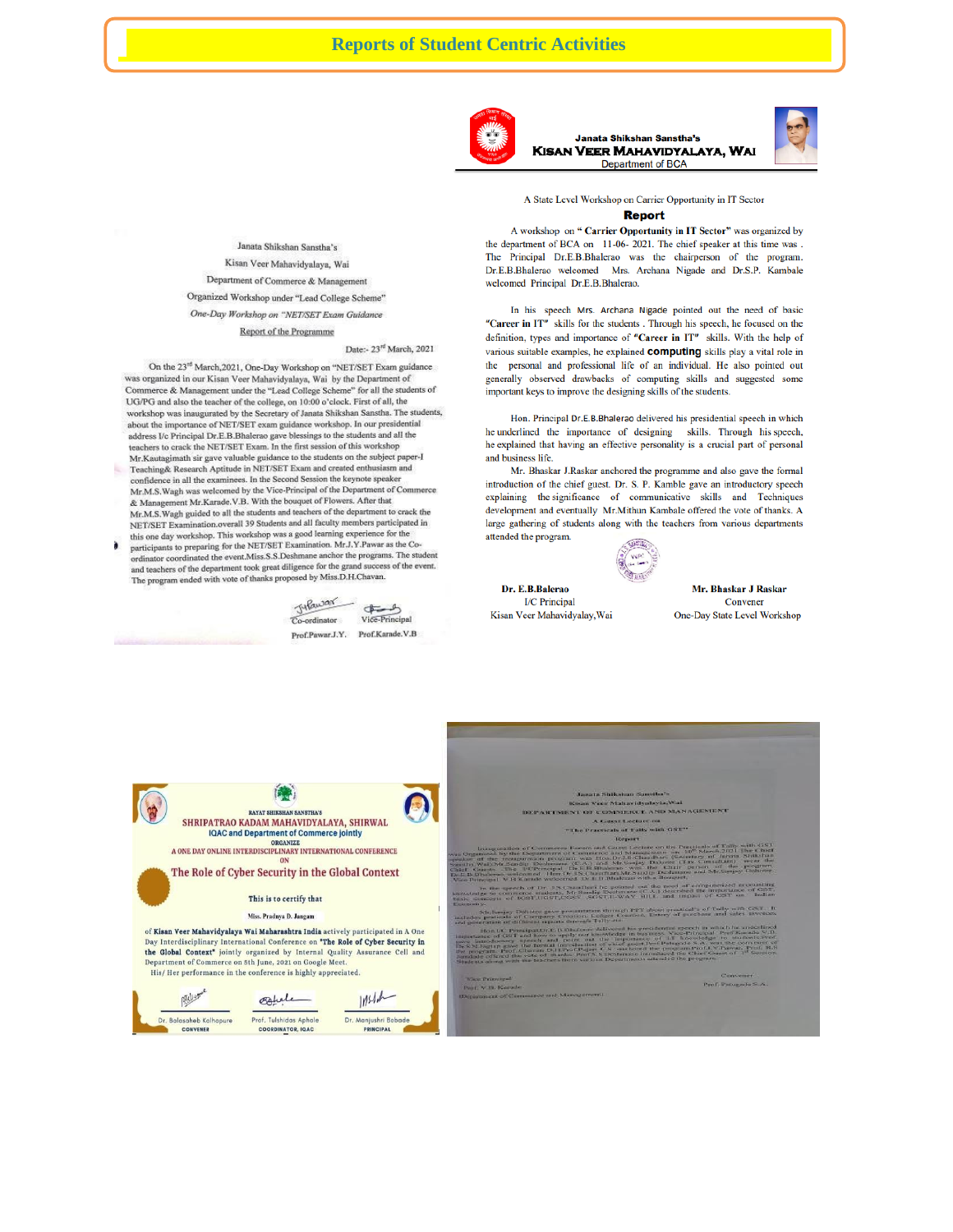## Janata Shikshan Sanstha's Kisan Veer Mahavidyalaya, Wai Department of Geography<br>2020-21

#### **Field Project** Rai No

Name of the Student

 $Sr$ . No

Field Project

| O W                      |                                 | $+1$                                                    |
|--------------------------|---------------------------------|---------------------------------------------------------|
|                          | Village Survey : Siddhanathwadi | SALUNKHE NIKITA ASHOK<br>12<br>SHINDE HARSHADA SAKHARAM |
|                          |                                 | 13.<br>KHARAT PRATIONYA CHANDRAKANT                     |
|                          | Vitage Survey: Ekser.           | 14<br>MANDHARE SWAPNALL VILLAY                          |
| 19                       |                                 | .15<br>SHELAR SAYALI TUKARAM                            |
|                          |                                 | 19<br>CHAVAN DATTATRAY BHAGWAN                          |
|                          |                                 | 16                                                      |
| $\mathbb{R}^3$           | Village Survey : Nhalewack      | INAMDAR SAILA DASTGIR<br>17                             |
|                          |                                 | THOPATE KOMAL VISHMANATH                                |
|                          |                                 | 5B<br>MOZAR VIKI RAVINDRA                               |
| 74                       | Vilage Survey Photenagar        | 23<br>SANAS SHUBHAM SADASHIV                            |
|                          |                                 | 31<br>SHOSALE PRITILAXAMAN                              |
|                          |                                 | $32 -$<br>THOMBARE SAGAR SHEVAJE                        |
| $\overline{\phantom{a}}$ | Wilage Survey : Piractiwadi     | $34 -$<br>KOCHALE ANITA CHANDRAKANT                     |
| -8                       | Vilage Survey Sonake            | 68<br>DHUMAL VIVEK ANIL                                 |
| ÷                        | Village Survey Baleghan         | 39<br>SURYAWANSHI SANTOSH TUKARAM                       |
|                          |                                 | 51<br>SHINDE-AKSHADA HANLIMANT                          |
|                          |                                 | 52<br>YEDGE AJAY KAILAS                                 |
| $\sqrt{8}$               | Milage Survey, "Yashwantnagar"  | 54<br>DORAKE MONIKA RAJU                                |
|                          |                                 | 66<br>WARKHADE DIVYA DILIP                              |
|                          |                                 | 56<br>WARKHADE GOURI UDDHAV                             |
|                          |                                 | 57<br>KAMBLE PRASHANT VILAS                             |
| $\alpha$                 | Village Survey, Baudhan         | 68<br>GHOLAP VINAYAK SANJAY                             |
|                          |                                 | 92<br><b>DUCHANE SHIVAM DEEPAK.</b>                     |
|                          |                                 | 143<br>KADAM PRAMOD LAXMAN                              |
|                          |                                 | 6G<br>MANDHARE GAURAV PRACHAD                           |
| 10                       | Village Survey : Abhepuri       | d.7<br>GIMVEKAR SOURAIN VILAS                           |
|                          | Village Survey Menawall.        | 66<br>GAIKWAD SHUBHAM AJIT                              |
| 13                       |                                 | 72<br>TARAMBLE TEJASHREE SANJAY                         |
|                          |                                 | 76<br>TIVVARI UALESHWAR RAMESHKUMAR :                   |
| $-10-$<br>$^{12}$        | Village Survey: Vasole          | 75<br>JADHAV UMESH DEVOAS                               |
|                          |                                 | G4<br>TUPE POOJA SONISA                                 |
|                          |                                 | TDE.                                                    |
| 33                       | Village Survey Assem-           | PAYVAR KAILAS SHANKAR                                   |
| 34                       |                                 | 107<br><b>RHARAT SHRUTIKA ASHOK</b>                     |
|                          | Virage Survey Aambilvadgagn     | $+325$<br>TANDALE VITTHAL ANANTA                        |
|                          |                                 | 153<br>AADKE RUSHIKESH HANIVANT                         |
| 1.5                      | Village Survey Passean          | $1 - 4$<br>VAIRAT RAHUL SUNIL                           |
|                          |                                 | 162<br>CHOUDHARI BHAUSAHER PRAKASH                      |
|                          |                                 | 172<br>SURYAWANSHI RESHMA RAMESH                        |
| 1ñ.                      | Vitage Survey Mingasewadi       | 177<br>SULKE ANKITA SATISH                              |
|                          |                                 | 183<br>RATHOD SANJAYSINGH RAMJITSINGH                   |

Janata Shikshan Si Janata Shikshan Sanstha's<br>KISAN VEER MAHAVIDYALAYA,WAI **Department of Geography** Department of Severy, Spin, Report

 $\sqrt{2}$ 

**Report**<br>
One-Day International Webian on COVID-is **and Globel Tourism.**<br>
New Challenges" was organized by the Department of Geography and<br>
IQAC on 25 Sept. 2020. The Resource Persons at this International Webinar<br>
were D

we<br>come primaps of the scheme and introduced theme of the Webinst.<br>On the analysis of the scheme of the input of COVID-19 on International<br>detail about International discussed investigate over its in detail. Dr. B. C. Val

on nost population.<br>
On K, N. Somakke anchored the programme and also gave the formal introduction of the chiral state and also gave the formal introduction of the chiral state passes. Mr. S.P. Kamble offered the vote of t

**Dr. V. R. Veer**<br>Department of Geography He program.<br>  $\frac{QR(z|z|) \cdots Q(z)}{P(\text{in. } \text{B}{\text{in. } \text{B}{\text{in. } \text{B}{\text{in. } \text{B}}}}$ <br>  $\frac{P(\text{in. } \text{B}{\text{in. } \text{B}{\text{in. } \text{B}{\text{in. } \text{B}}}})}{P(\text{in. } \text{B}{\text{in. } \text{B}{\text{in. } \text{B}{\text{in. } \text{B}}}})$ 

# **BRIEF REPORT OF PROGRAMME**

Principal<br>Kisan Veer Mahavidyalay, Wai

Chla Shivaji Maharaj was born in Shivneri Fort in Junnar in the extreme north of the Pune distinct on 19th Day of February 1630. He stood up against alien powers such as Adilshahi Sultanate of Bijapur and Aurangzeb, the Mughal emperor and established the Maratha kingdom. Every year on 196 Day of February, his birth anniversary is celebrated widely with great zeal, enthusiasm and patriotism, across the country, especially in the state of Maharashtra.

To commemorate the birth anniversary of the founder of Maratha kingdom, Online (Virtual) Guest Lecture, was organized by Department of History and IQAC on the topic entitled 'Promoter of Nationalism in Maharashtra: Chhatrapati Shivaji' on 24<sup>th</sup> Day of February 2021. The Speaker was Dr. Dhanaji Masal, Associate Professor and Head, Department of History,Chhatrapati Shivaji Collge, Satara, Hon, Dr. J. S. Choudhari, (Secretary, Janata Shikshan Sanstha, Wai) and Prof. R. V. Bakare, (Convener, Lead College Committee) were the special invitees. At the very outset at 11.00 am started by paying tribute to Chhatrapati Shivaji Maharaj, Later on Dr. S. P. Kamble, (Co-ordinator of IQAC) welcomed all invitees, participated students and teachers. Then Mr. B. M. Birajdar, (Assist. Prof., Department of History) introduced the theme of the lecture. Subsequently, Mrs. B. G. Padale (Assist. Prof., Department of History) introduced the Guest Speaker to the audiences. The speaker delivered a wonderful speech on the topic by defining the concept of nation and nationalism in the context of Chh. Shivaji Maharaj, He further elaborated contribution of Chh. Shivaji Maharaj as a nation builder against oppressive rulers and their policies by adopting religious tolerance. Dr. E. B. Bhalerao, I/C Princpal, presided over the function. The lecture has been thrown a fresh insight on a different aspect of Chh. Shivaji Maharaj, Miss. Shredha Badekar (Student) compered the programme. At end of Maharaj, Miss. Shredha Badexar (Muomi) competent the vote of thanks. There were 9<br>programme, Miss. Shradha Jangam (Student) proposed the vote of thanks. There were 9<br>teachers and 22 students participated in the programme.

Coordinator, IQAC

**BRIEF REPORT OF PROGRAMME** 

 $[{\bf BRIEE \ \, {\bf REDORT \ \, {\bf OF \ \, PROGRAMME}} \hspace*{-0.3cm} {\bf RRIEE \ \, {\bf REPORT \ \, {\bf OF \ \, {\bf PROG RAMME}} \hspace*{-0.3cm} {\bf RRIBE \ \, {\bf SISUR \ \, {\bf SISUR \ \, {\bf SISUR \ \, {\bf SISUR \ \, {\bf SISUR \ \, {\bf SISUR \ \, {\bf SISUR \ \, {\bf SISUR \ \, {\bf SISUR \ \, {\bf SISUR \ \, {\bf SISUR \ \, {\bf SISUR \ \, {\bf SISUR \ \, {\bf SISUR \ \, {\bf$ 



**Contract Contract of History** 

Principal (I/C)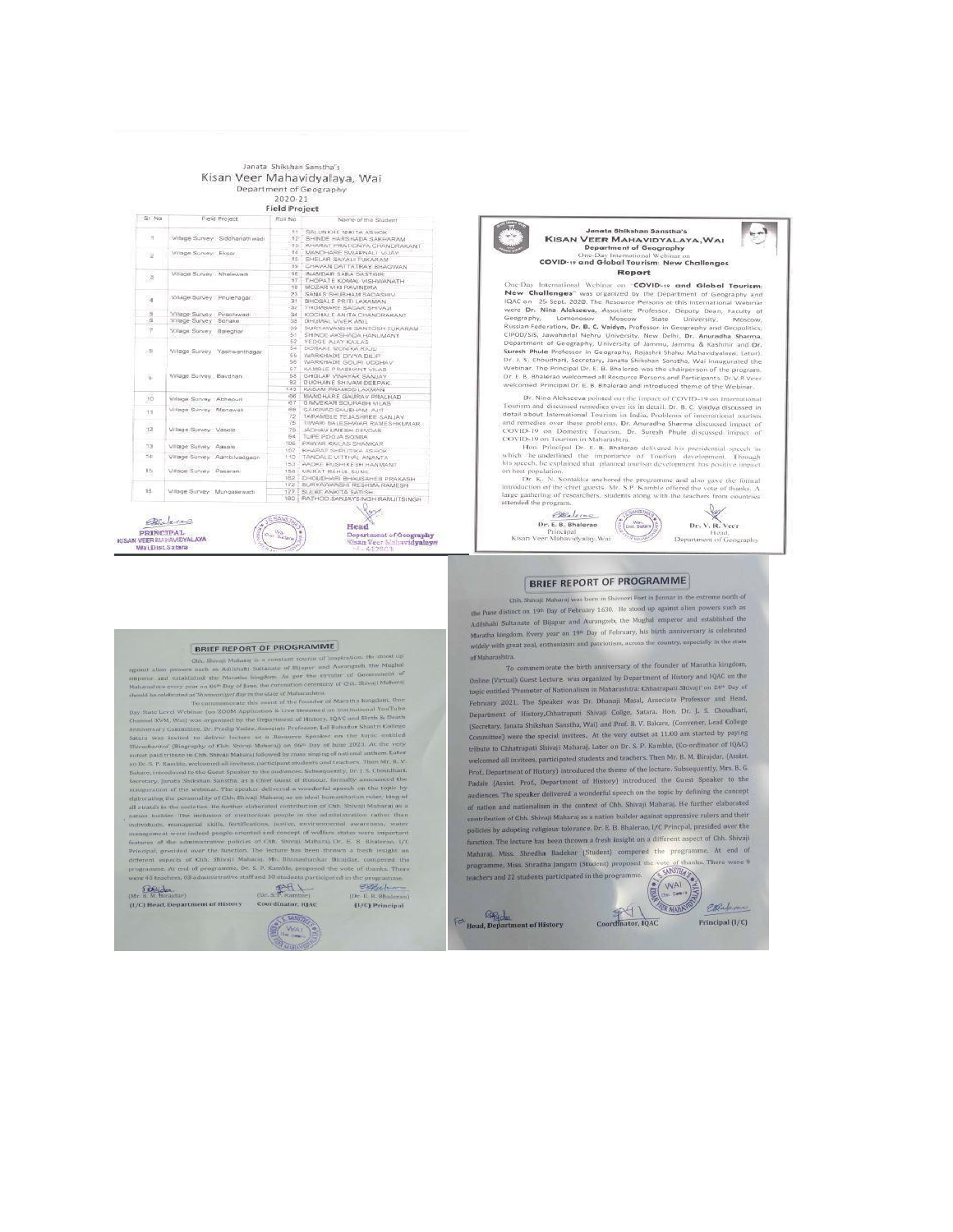

Department of English

## ONE-DAY WORKSHOP ON "NET/SET GUIDANCE"

under **Lead College Scheme** 

19<sup>th</sup> March 2021

## **REPORT**

The Department of English organized ONE-DAY WORKSHOP ON "NET/SET GUIDANCE" under Lead College Scheme at 11 am on Friday, the 19th March 2021. The workshop was attended by all the members of teaching faculty of the Department of English and the postgraduate students of M. A. Part I and II.

Dr. Arvind Jadhav, Assistant Professor, Yashwantrao Chavan College of Science, Karad made his presentation as a Resource Person for the first session. Dr. Ambadas Sakat was the Resource Person of the second session. Dr. Sunil Sawant, Professor and Head, Department of English, chaired both the sessions.

The objective of the programme was to provide special guidance to the postgraduate students for the preparations related to NET/SET examinations.

Dr. Balkrishna Magade, Coordinator of the Workshop, welcomed the audience and introduced the theme of the workshop. Miss Snehanjali Nanaware, M. A. Part II student, introduced the Resource Persons and the Chairperson. Mr. Jaywant Khot did the anchoring of the Workshop. Mrs. R. U. Makandar proposed the Vote of Thanks. Miss Komal Jadhav shouldered the responsibility of Registration, Collection of Feedbacks, and Distribution of Certificates. Mr. Santosh Mulik undertook the responsibility of Seating Arrangement

5 Male & 2 Female teachers (7) and 1 Male & 14 Female students (15) of our Department participated in the Workshop.

Hawant Prof. (Dr.) Sunil Sawant<br>Professor & Head **Department of English** 

Mr. Melul Anua Jadhuv delivered a wonderful speach en Banics in Python and Applications with online demonstration, In his speech, he pointed out the need of basic skills required in gothens requirenting for the multilenum

After that Hon, Dr. E. B. Bhalera.,  $DC$  Frinzipal delivered his presidential spaces in which as underlines the inportance of P+then stills in various fields. At end of first day of workshop, Dr. S. P. Knenbio, IQAC, Coord

## Day-2: 17<sup>th</sup> June 2021 Time: 11:30 am:-

On introductory speech, Dr. S. R. Tito, Head, Department of Mathematics adoleomed all participated and<br>charged and care introduced Chairpenson Hon. Dr. E. B. White Andreas (1996)<br>Principal, Kism Veer Mahayidyairya, Wai. D

Mr. Krishna Ekazih Ghode explained some concepts of python which is need<br>ful for programming in numerical methods soul the following topics were observed. 1) Python Data Structure<br> $2)$  Operations on set and arms  $3)$  Syst

After that Hon, IC Principal De, C. C. Basterno delivered his presidential speech. As<br>end of the weekshop, Lieutenant Salled Power, Drecker of Physical Education proposed the<br>sete of Gamis.